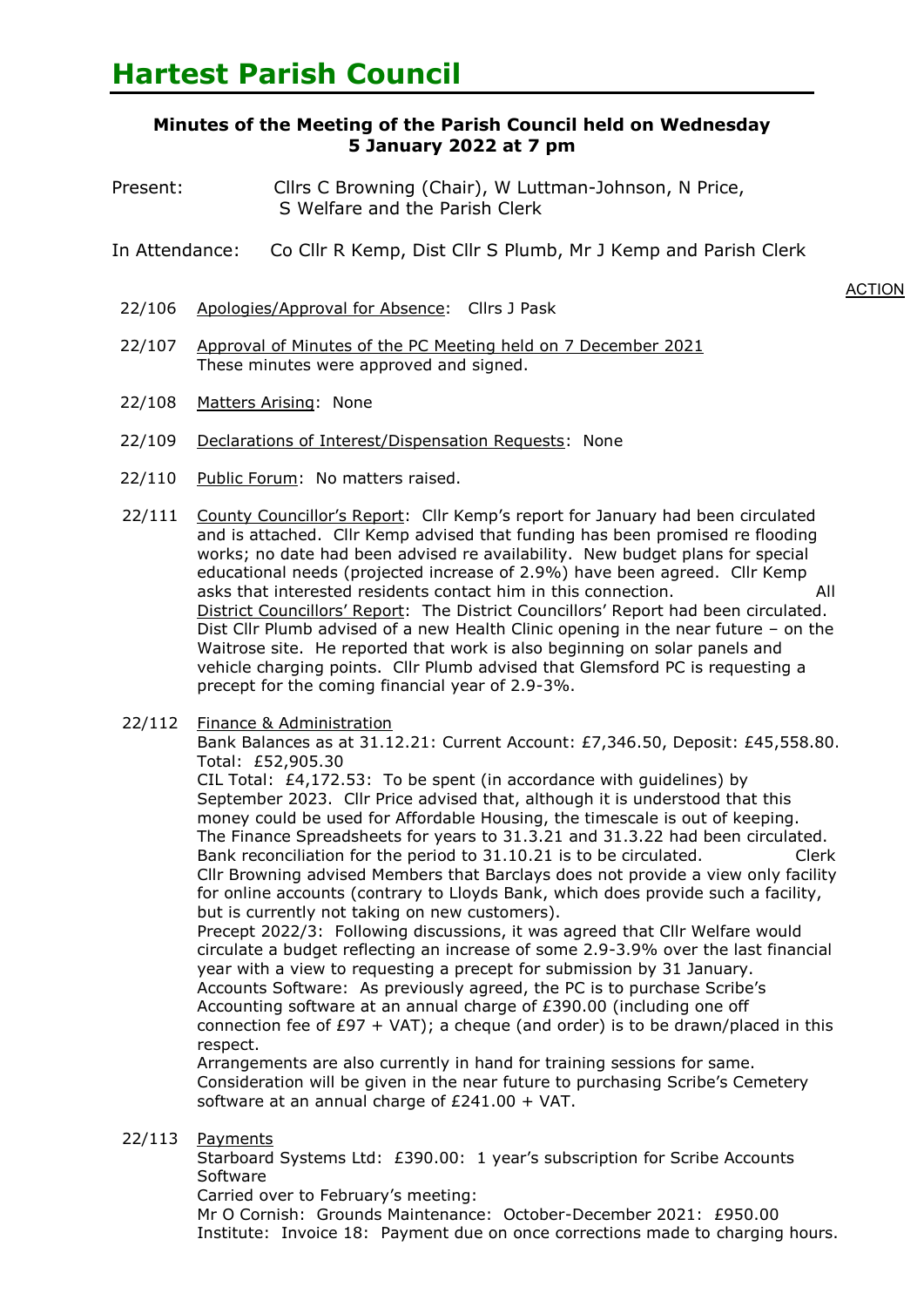Cllr Welfare is to circulate his recommendations re the application (including the Church and Cemetery) of the £10k received by the PC.

22/114 Planning

> Planning Decisions: No information available for meeting. Withdrawn Applications: None New Planning Applications:

DC/21/01583: Land to West of Cooks Farm, Lawshall Road: Siting of static home for use by agricultural worker: Members strongly object to this PA for the following reasons:

Original PP on this site did not permit animals,

The Justification of Need submitted is far too flimsy; the labour requirement is totally overstated in relation to the number of animals proposed. Agricultural buildings housing livestock require full planning permission if located within 400 metres of a protected building. Having measured the distance from the barn to Cooks Farm House, which is a listed building, it appears to be less than 200 metres, suggesting that the current use to house livestock may not be permitted without full planning permission.

DC/21/04846: Ballingdon Yard Cottage Re-consultation: Erection of two storey rear extension. Members objected to this proposal on the grounds of its unsuitability in its close proximity to a listed building and, also, to the proposed overlarge extension.

DC/21/06688: Meadow Place, Somerton Road: Erection of 3 bay cartlodge. Members supported this proposal. The contract of the Clerk

Other Planning Matters: Affordable (or Community Led) Housing: Nothing to report

## 22/115 Green, Cemetery and Churchyard

Members agreed to cover the installation cost of the new memorial 'Jack's Bench'. Green: It was agreed that the use of the footpath to Clarkes butchers by residential vehicles would be monitored and the new owners of the house advised of the proper classification of what has been used by them as an 'access' road.

Various Litter Bins and Benches on the Green: Proposals awaited. MW Notice on Cemetery Gates: It was noted that this is out of date; to be replaced ASAP. Clerk

**Cemetery** 

Cremated Remains: Discussions had previously been held re the location of these. Mr Ian Leigh had kindly provided a scaled plan in this connection, which was approved by Members. Action to be arranged in this regard.  $J$ P Fees: Members felt that the Fees were now due for revision. A recommendation in this regard is to be provided for Members' consideration. Clerk

Churchyard: Pollarding of the Sycamores was carried out on 1 December. It was agreed that the PC would reimburse the PCC for the cost of this work by means of a formal grant; submission of completed grant awaited. Clerk

22/116 War Memorial Cleaning: Quotations awaited. The manuscription of the MW

Communications: All in order

## 22/118 Footpaths/Highways

22/117

Parsons Walk: SCC expediting quotations to raise footpath level. (Post Meeting advice was received that SCC's approved contractors for this type of work had not responded to the quotation request.)

Website: 2022 Meetings Schedule had been placed on website.

Smithbrooke Lane: Post meeting, this matter had been expedited with SCC and their record updated that we should be advised of same. Clerk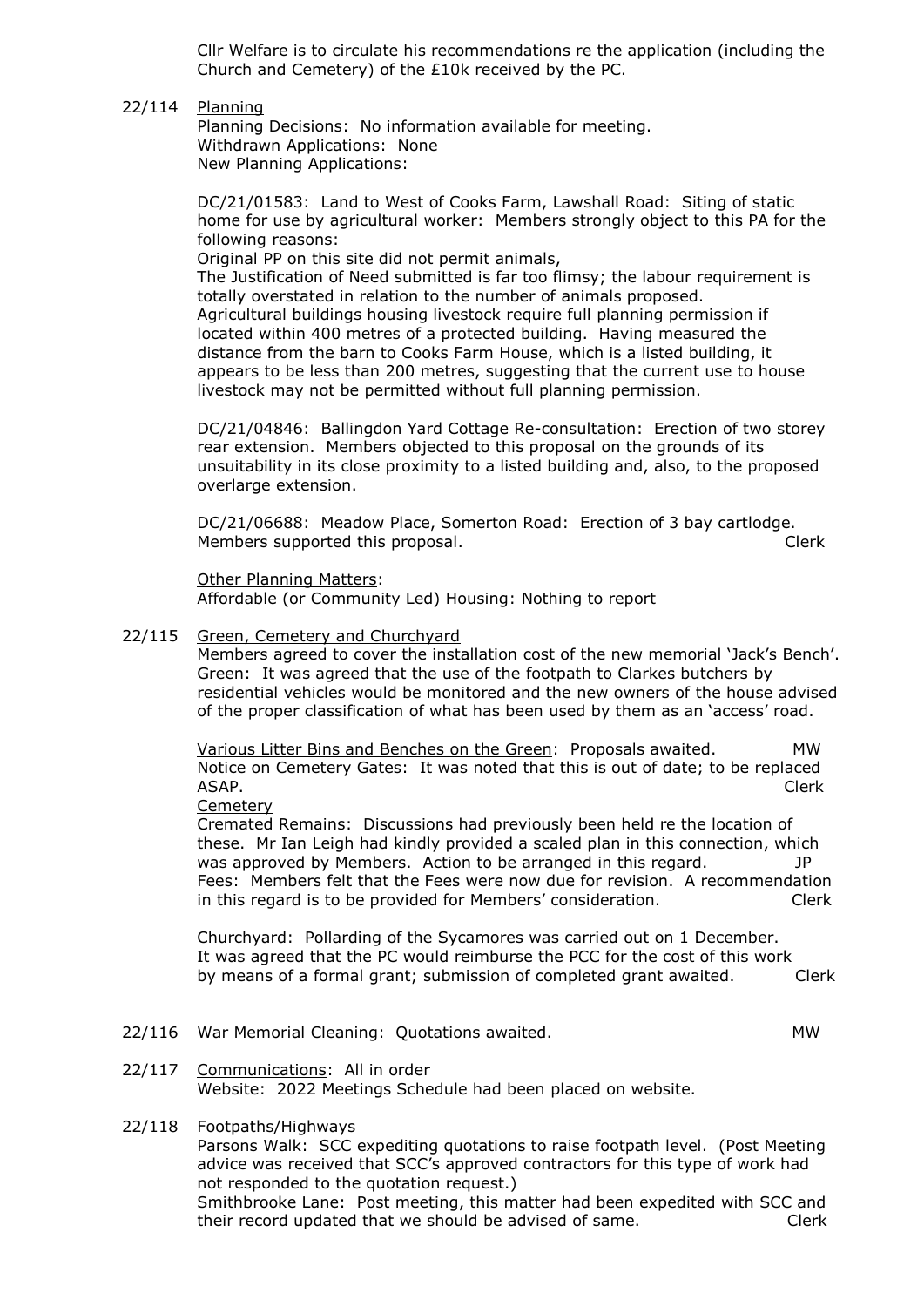## **Highways**

Following discussion as to possible solutions to the speeding traffic problem through the village, it was agreed to seek the provision of a temporary speed monitor on the road through the village (A1066); type to be considered. ALL

22/119 Date of the Next Meeting: Wednesday 2 March 2022 at 7 p.m. in the Institute.

The meeting closed at 2030 hours.

Approved at the PC Meeting held on 2.2.22